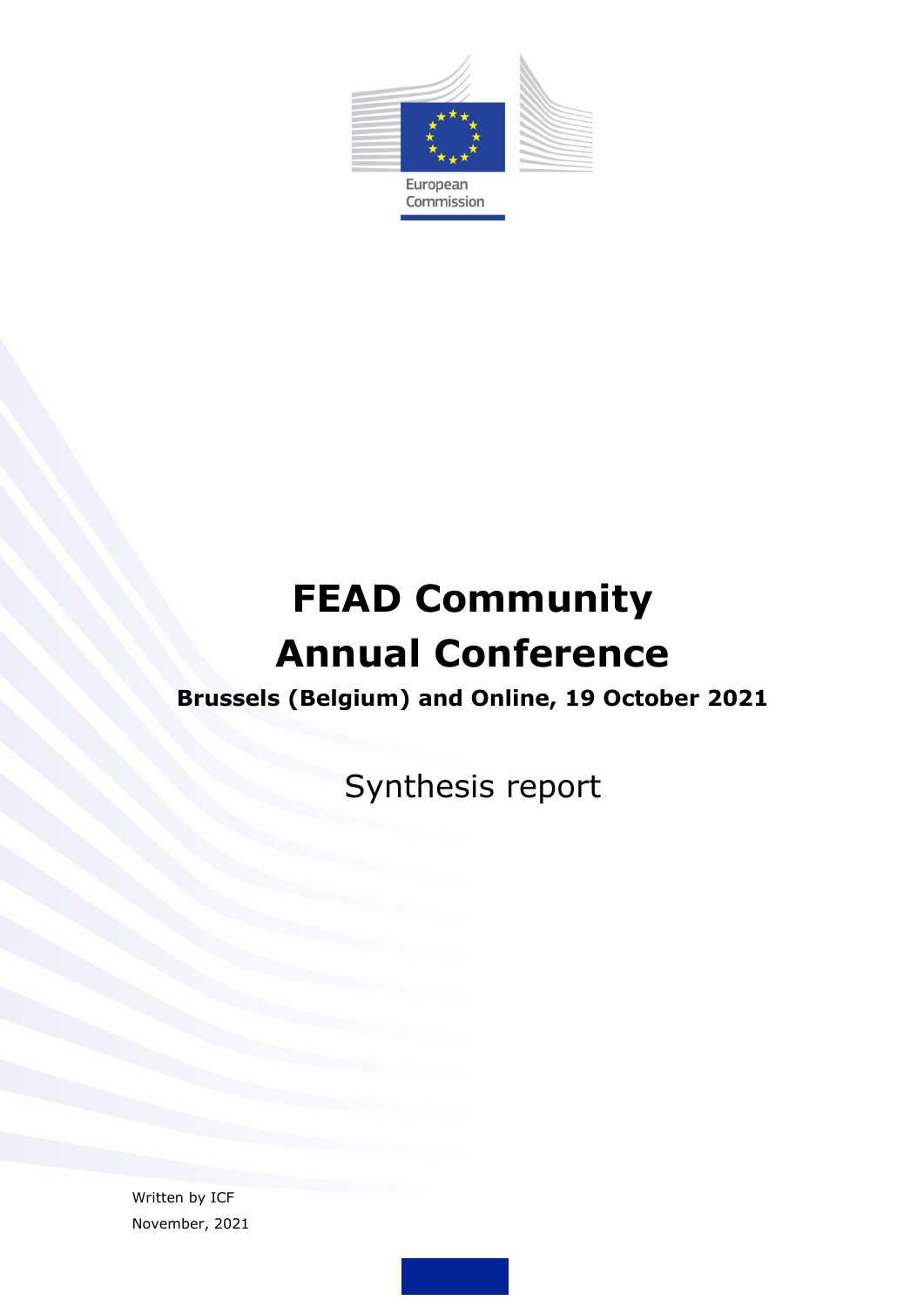#### **EUROPEAN COMMISSION**

Directorate-General for Employment, Social Affairs and Inclusion Unit: G.1 Contact: Maria-Anna Paraskeva E-mail: [marie-anne.paraskevas@ec.europa.eu](mailto:marie-anne.paraskevas@ec.europa.eu) Web site: https://ec.europa.eu/social/main.jsp?catId=1089 European Commission B-1049 Brussels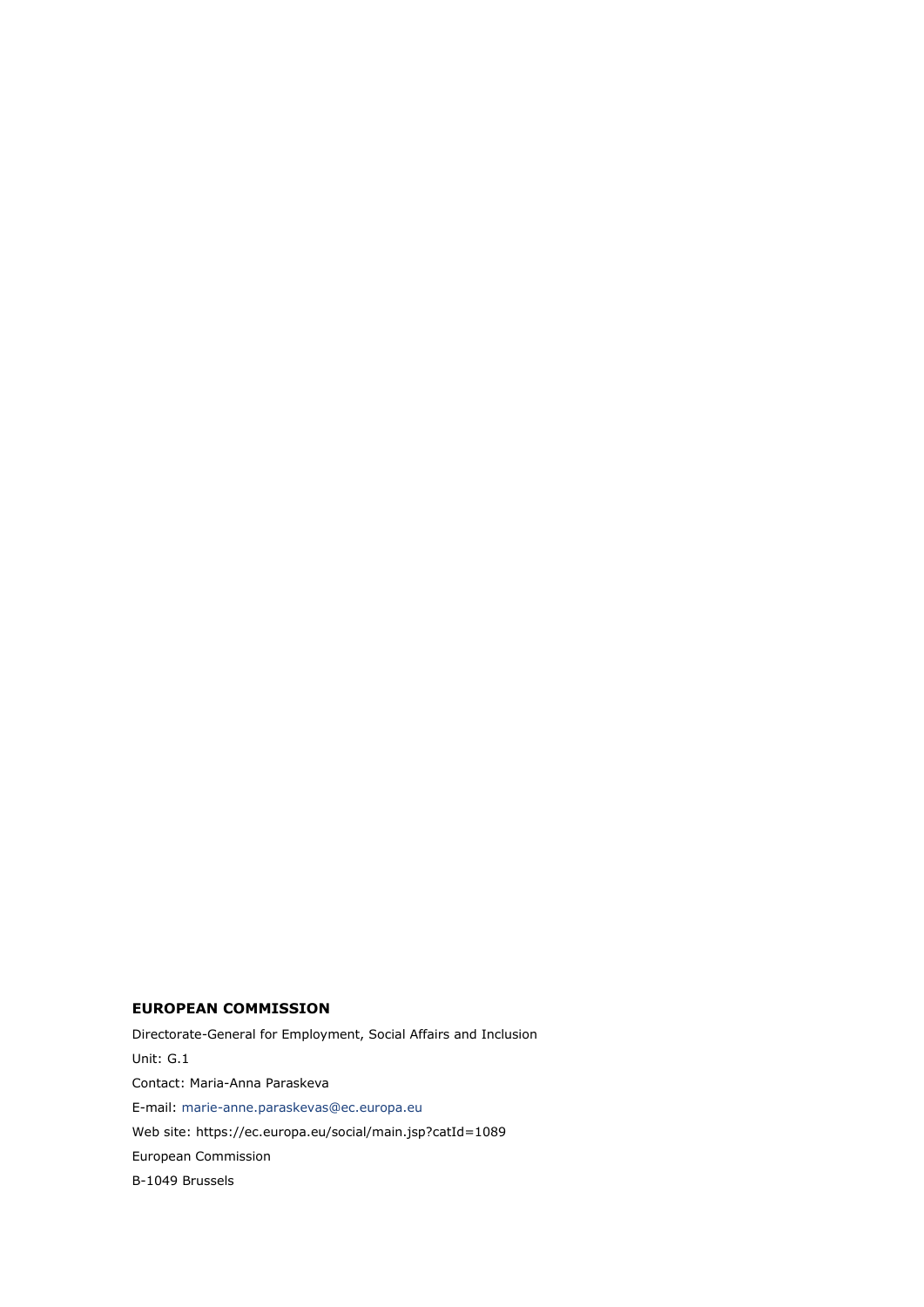# **FEAD Community First Annual Conference**

**Brussels (Belgium) and Online, 19 October 2021**

*Directorate-General for Employment, Social Affairs and Inclusion FEAD Community Annual Conference Brussels (Belgium) and Online, 19 October 2021*

*November, 2021*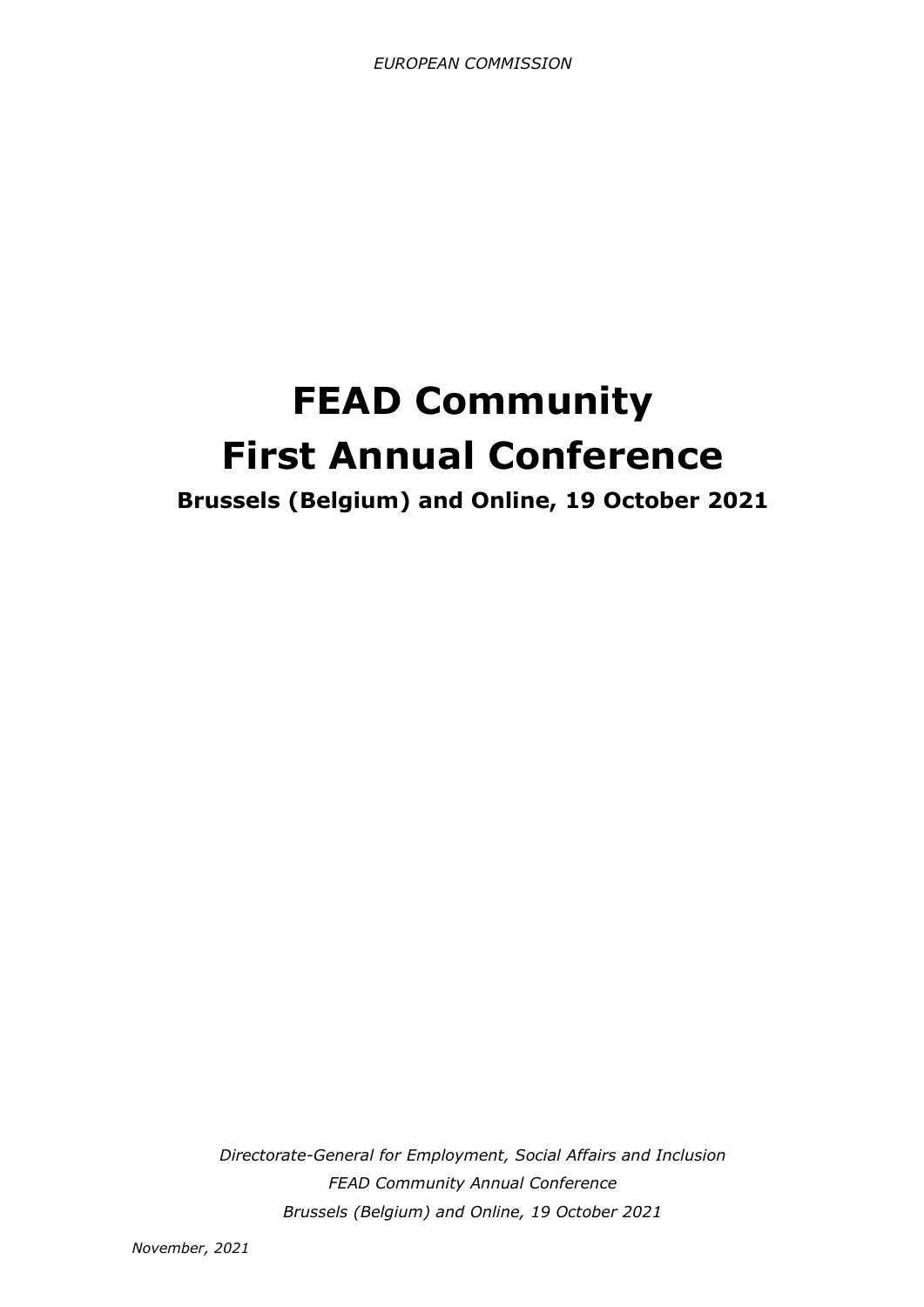#### **Europe Direct is a service to help you find answers to your questions about the European Union.**

**Freephone number (\*):**

#### **00 800 6 7 8 9 10 11**

(\*) The information given is free, as are most calls (though some operators, phone boxes or hotels may charge you).

#### **LEGAL NOTICE**

The information contained in this publication does not necessarily reflect the official position of the European Commission

This document has received financial support from the Fund for European Aid to the Most Deprived (FEAD, 2014-2020). For further information please consult: https://ec.europa.eu/social/main.jsp?catId=1089

© European Union, **2021**

Reproduction is authorised provided the source is acknowledged.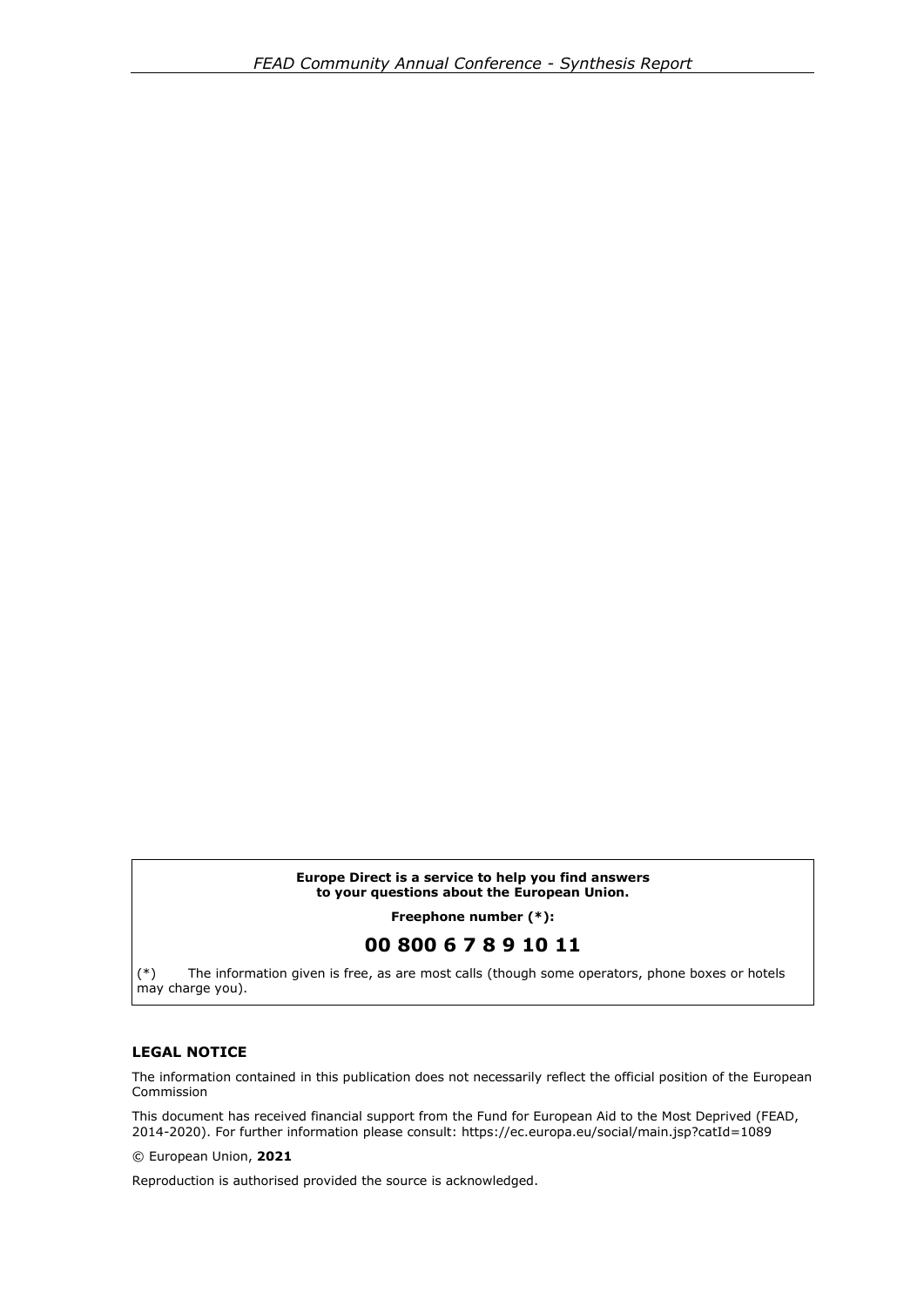### **Table of Contents**

| 2 Lessons learnt from the COVID-19 related crisis and the way forward  2         |  |
|----------------------------------------------------------------------------------|--|
| 3 The food and material assistance in FEAD and the role of accompanying measures |  |
|                                                                                  |  |
| 4 Accompanying measures under ESF+: supporting the social inclusion of the most  |  |
|                                                                                  |  |
|                                                                                  |  |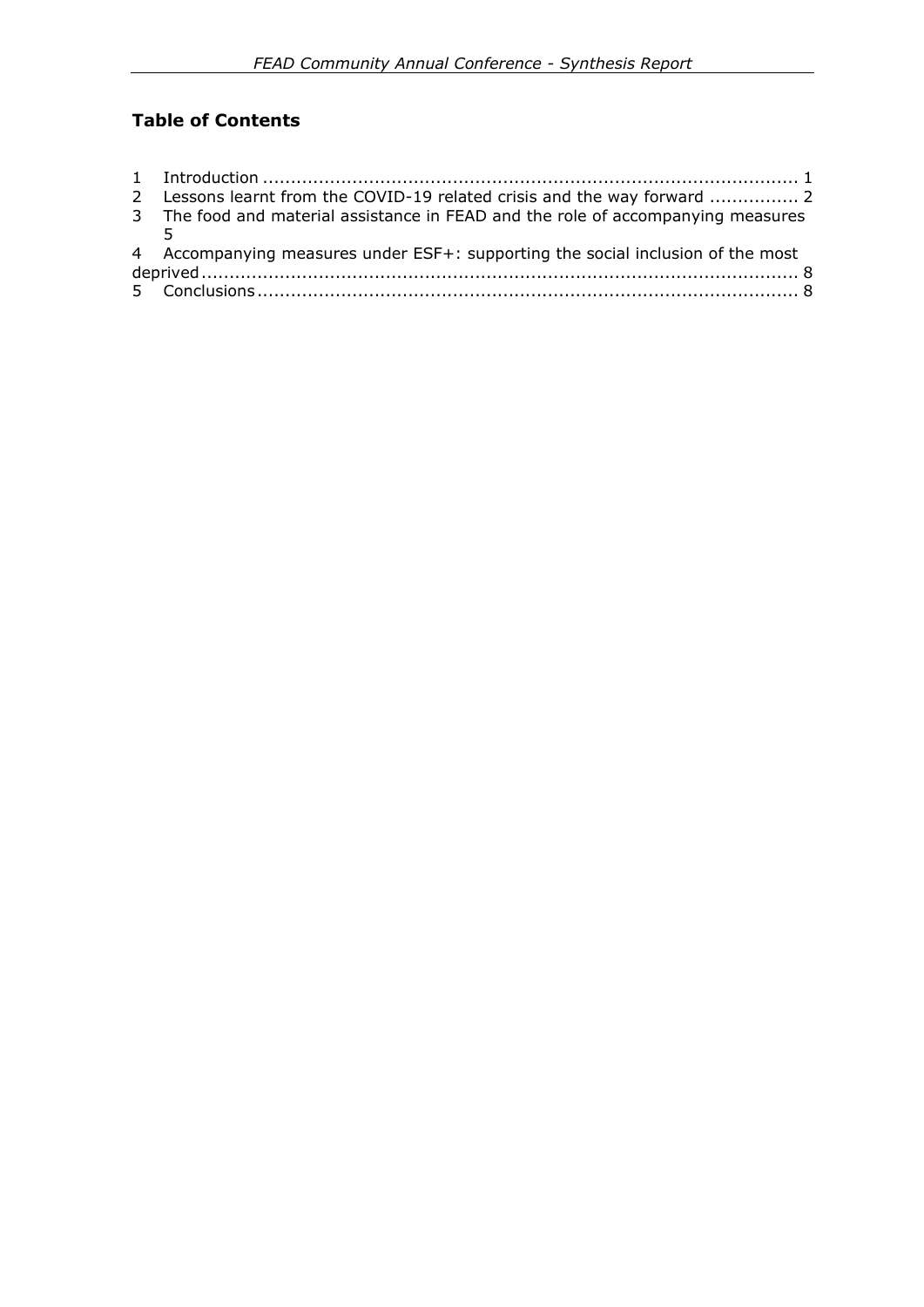### <span id="page-5-0"></span>**1 Introduction**

The FEAD Community Annual Conference, which took place in Brussels and online on 19 October 2021, enabled mutual learning exchanges between local, regional and national stakeholders involved in the implementation of the Fund for European Aid to the Most Deprived (FEAD), including: managing authorities, intermediate bodies, beneficiaries and partner organisations providing support, independent experts, civil society organisations and representatives from the European Commission.

The Conference focused on the role of the FEAD Community in the last two years and on the activities carried out so far, looking back at the lessons learnt from the COVID-19 related crisis, as well as its long-term impact.

This report reflects the discussions held during the plenary session and the parallel workshops, which focused on the synergy between accompanying measures and food and material assistance to tackle homelessness and support the social inclusion of other vulnerable groups.

Before and during the pandemic, the FEAD has proved its added value supporting those in need. In the programming period 2014-2020, the support of FEAD has brought an important contribution to the fight against poverty and social exclusion. So far FEAD, with a budget of EUR 3.8 billion, provided support to 13 million people. The social and economic crisis related to the COVID-19 pandemic has amplified and exacerbated preexisting social inequalities, hitting vulnerable groups the hardest. A rising number of people have fallen into food poverty and are increasingly relying on food banks and social services to meet their basic need. In response to the COVID-19 crisis, the European Commission adopted two Coronavirus Response Investment Initiative (CRII and CRII  $+$ ), which provided more flexibility in the use of European Structural and Investment funds. The Recovery Assistance for Cohesion and the Territories of Europe  $(REACT-EU)<sup>1</sup>$ , launched in December 2020 under the new instrument 'Next Generation EU', provided additional resources to cohesion policy programmes to be used in 2021 and 2022. This has enabled Member States to top up their FEAD allocation to support organisations that are dealing with people suffering the economic and social consequences of the COVID-19 crisis. According to the information currently available, about 1% of the resources of REACT-EU have been allocated to FEAD.

#### **1.1. The main activities of the FEAD Community in the transition period 2020-2021**

The transition period (2020-2021) from FEAD to ESF+ has been an important moment for the FEAD Community to work together to share knowledge, address common challenges, and integrate the lessons learnt from FEAD projects into the preparation for the next programming period.

The activities carried out by the FEAD Community included:

 The [FEAD Community First Annual Conference \(22-23 October 2020\),](https://ec.europa.eu/social/main.jsp?langId=en&catId=1207&eventsId=1572&furtherEvents=yes) which explored the use of FEAD during the COVID-19 pandemic and to address the impact of the crisis in a long-term perspective.

<sup>&</sup>lt;sup>1</sup> Regulation (EU) No 2020/2221 of the European Parliament and of the Council of 23 December 2020 amending Regulation (EU) No 1303/2013 as regards additional resources and implementing arrangements to provide assistance for fostering crisis repair in the context of the COVID-19 pandemic and its social consequences and for preparing a green, digital and resilient<br>recovery of the economy (REACT-EU), Available at: https://eur-lex.europa.eu/legalrecovery of the economy (REACT-EU). Available at: [https://eur-lex.europa.eu/legal](https://eur-lex.europa.eu/legal-content/EN/TXT/?uri=CELEX%3A32020R2221&qid=1611824380100)[content/EN/TXT/?uri=CELEX%3A32020R2221&qid=1611824380100](https://eur-lex.europa.eu/legal-content/EN/TXT/?uri=CELEX%3A32020R2221&qid=1611824380100)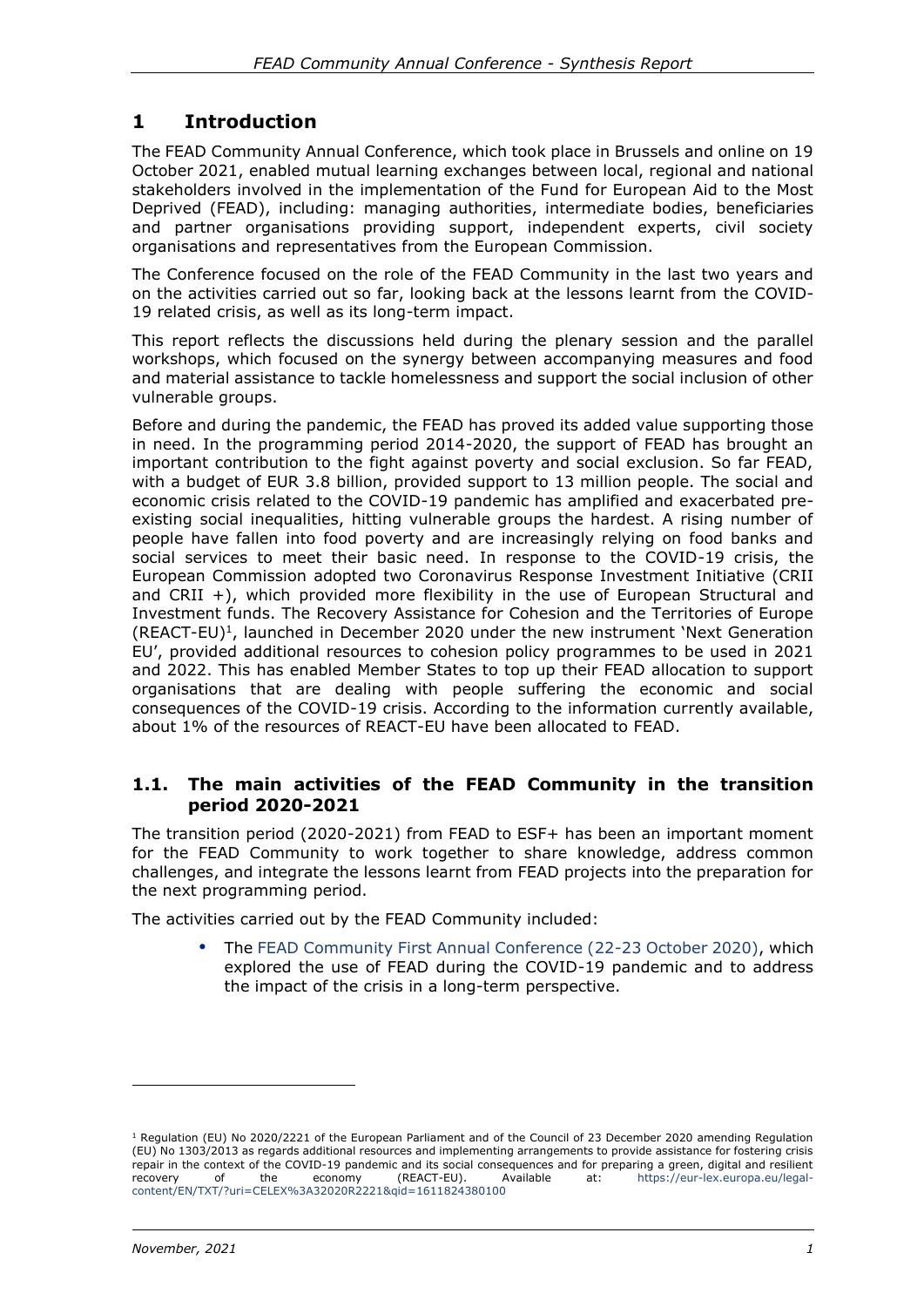- [A Thematic Seminar \(2-3 February 2021\),](https://ec.europa.eu/social/main.jsp?langId=en&catId=1207&eventsId=1797&furtherEvents=yes) hosted by France, on new beneficiaries (end-recipients) of FEAD-funded measures and new practices implemented during the COVID-19 crisis.
- A [Thematic Seminar \(29-30 April 2021\),](https://ec.europa.eu/social/main.jsp?langId=en&catId=1207&eventsId=1862&furtherEvents=yes) hosted by Spain, on integrated approaches to support beneficiaries towards their social inclusion, and creating synergies between FEAD and other funds.
- A [Thematic Seminar \(6-7 September 2021\),](https://ec.europa.eu/social/main.jsp?langId=en&catId=1207&eventsId=1862&furtherEvents=yes) hosted by Estonia, on monitoring and outreach of FEAD-funded measures for the most deprived people.
- A [Peer Exchange \(31 March 2021\)](https://ec.europa.eu/social/main.jsp?langId=en&catId=1089&eventsId=1897&furtherEvents=yes) on social inclusion during and after the pandemic.
- A [Peer Exchange \(26 May 2021\)](https://ec.europa.eu/social/main.jsp?langId=en&catId=1089&eventsId=1898&furtherEvents=yes) on the implementation of vouchers/evoucher schemes.
- A [Peer Exchange \(5 October 2021\)](https://ec.europa.eu/social/main.jsp?langId=en&catId=89&newsId=10090&furtherNews=yes#navItem-1) on designing and implementing accompanying measures and social inclusion programmes by actively involving stakeholders and end recipients (experts by experience).
- A [FEAD case studies catalogue](https://ec.europa.eu/social/BlobServlet?docId=23203&langId=en) on the adaptation of FEAD-funded measures during the COVID-19 pandemic.
- A case studies catalogue, including more than twenty case studies on the use of the FEAD from Germany, Denmark, Greece, France, Ireland, Italy, Lithuania, Malta, Slovenia, Slovakia, Sweden and Finland.

### <span id="page-6-0"></span>**2 Lessons learnt from the COVID-19 related crisis and the way forward**

This section reflects the discussions on the lessons learnt from the COVID-19 pandemic and on the future adjustments required. Participants agreed that learning from each other and from the measures implemented during the COVID-19 pandemic is crucial to best prepare for the new ESF+ programming period.

#### **2.1 The use of REACT-EU for FEAD**

In response to the COVID-19 crisis, the European Commission adopted two Coronavirus Response Investment Initiative (CRII and CRII +), which increased the flexibility for using European Structural and Investment funds, as well as FEAD. Moreover, the Recovery Assistance for Cohesion and the Territories of Europe (REACT-EU)<sup>2</sup>, launched in December 2020 under the new instrument 'Next Generation EU', provided additional resources to cohesion policy programmes, to be used in 2021 and 2022.

This initiative aimed at providing additional support to the most vulnerable groups that have been hit the hardest by the social and economic crisis related to the COVID-19 pandemic.

For instance in Estonia, approximately EUR 4.5 million were added from REACT-EU to the allocation for the FEAD. This allowed a monthly distribution of food aid, rather than a bi-annual one.

<sup>&</sup>lt;sup>2</sup> Regulation (EU) No 2020/2221 of the European Parliament and of the Council of 23 December 2020 amending Regulation (EU) No 1303/2013 as regards additional resources and implementing arrangements to provide assistance for fostering crisis repair in the context of the COVID-19 pandemic and its social consequences and for preparing a green, digital and resilient<br>recovery of the economy (REACT-FU), Available at: https://eur-lex.europa.eu/legalrecovery of the economy (REACT-EU). Available at: [https://eur-lex.europa.eu/legal](https://eur-lex.europa.eu/legal-content/EN/TXT/?uri=CELEX%3A32020R2221&qid=1611824380100)[content/EN/TXT/?uri=CELEX%3A32020R2221&qid=1611824380100](https://eur-lex.europa.eu/legal-content/EN/TXT/?uri=CELEX%3A32020R2221&qid=1611824380100)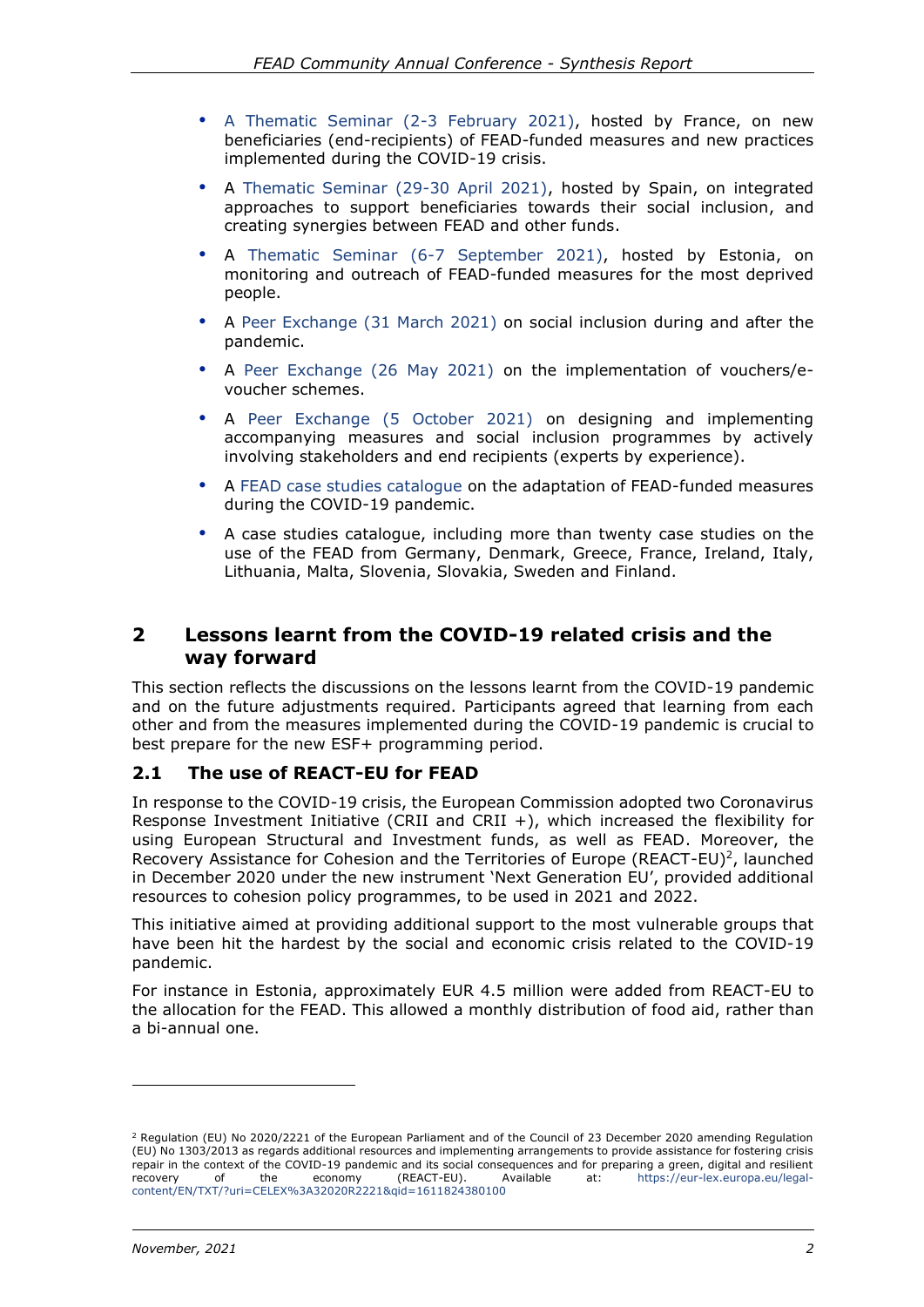In the last year, some Member States experienced a double crisis. This was the case in Croatia, which was hit by a powerful earthquake, and in Belgium and Germany, which were devasted by deadly floods. These countries relied on REACT-EU to provide additional support to the most deprived and to mitigate the impacts of the emergency situations.

#### **Facing a double crisis in Croatia, Germany and Belgium**

Croatia, Belgium and Germany faced a double crisis in 2021: while the COVID-19 was ongoing, they were hit by natural disasters, namely an earthquake (Croatia) and floods (Belgium and Germany).

In Croatia the most deprived were particularly hit by the disaster, in particular children. An additional amount of EUR 10 million was used under REACT-EU to provide humanitarian aid to those who were hit by COVID-19 and by the earthquake. Partner organisations played an important role in the identification of target groups, contributing to reaching out to the most deprived. Moreover, there are currently discussion to change the time span of the planning of resources to one year instead of three, in order to better respond to unexpected needs and emergencies.

In Belgium, national funding was used to quickly respond to the emergency. With REACT-EU, the budget of FEAD received additional EUR 33 million that are being used to support the higher number of people in need, but also to purchase hygiene and medical products, products for children and basic material assistance.

#### **2.2 Lessons learnt and future adjustments**

During the COVID-19 pandemic, many partner organisations adapted their projects to align the activities with the restrictions in place (e.g. no group activities, no indoor gatherings) developing new services, such as home delivery, and increasing the use of digital tools. In some cases (e.g. the 'at home' programme of the Red Cross in France) these new services will be maintained after the crisis, as they contribute to reaching out to a wider range of people in need.

The FEAD-funded project 'Better Health II' provided an example of a project being adapted to cover new needs that emerged during the pandemic. For instance the project started to disseminate health-related information about the virus (e.g. on symptoms, prevention) and about the vaccination.

The 'new end recipients' who started to receive FEAD-funded support during the COVID-19 pandemic, have profiles that differ from the more 'habitual' FEAD end recipients. They are often better skilled and have higher levels of education, as they lost their jobs/income because of the pandemic (e.g. people working in the HORECA or cultural sectors). Partner organisations are learning how to better assess the needs of these new end-recipients and support them in the most effective way, including by providing adequate information on how to access the support available and by paying particular attention to their fear of stigmatisation. In the future ESF+ could be used to train and upskill social workers and staff from partner organisations to better support these new groups.

The French Managing Authority carried out a survey on the effect of COVID-19 on FEAD end recipients.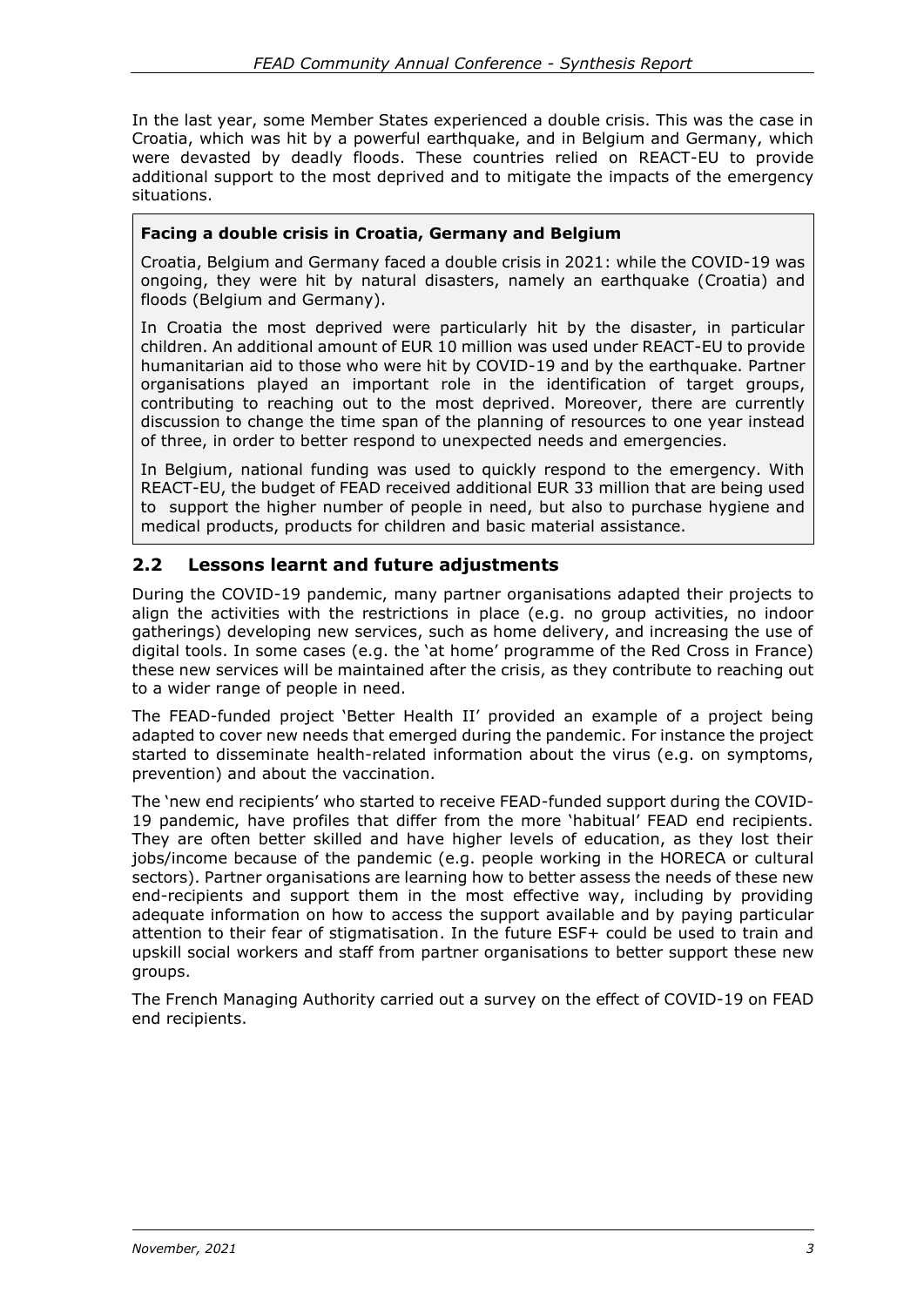#### **Survey on the effects of COVID-19 on FEAD end recipients in France**

As part of the final evaluation of FEAD, France has carried out a sociological survey on the effects of COVID-19 crisis on FEAD end recipients, in partnership with the *Institut national de la statistique et des études économiques* (National Institute of Statistics and Economic Studies, INSEE). The objective was to assess the correlation between the crisis and the first use of food aid.

The provisional results show that 26% of the overall respondents used food aid because of the crisis; 50% of students surveyed used food aid because of the crisis and among the new end recipients, 50% of respondents used food aid because of the crisis.

In order to support the new' end recipients in recovering their independence after the crisis in the long-term, the implementation of measures related to social inclusion and labour market integration can play an important role. In line with this approach, some countries allocated most of the resources from REACT-EU to active labour market policies (e.g. Sweden).

Besides the economic impacts, the crisis also led to a degradation of mental and physical health (e.g. lack of check-ups for breast cancer); it is important to orient the end recipients to the services they may need. ESF+ could be used to fund and provide psycho-social support to improve the chances of inclusion in the labour market and social inclusion. Moreover, working with specialists can help overcome traumas inflicted by COVID-19.

In many cases, the COVID-19 crisis created a momentum for a closer cooperation between different stakeholders at both national and local levels, in order to find common solutions during the emergency. These partnerships, for instance between healthcare services, non-governmental organisations, food banks and local authorities, should be strengthened and encouraged to continue in the future.

The need to limit the bureaucracy and to simplify administrative procedures, in order to promptly address the growing needs on the ground and to adapt the intervention, also emerged as a lesson learnt from the COVID-19 pandemic. In Croatia, to address the sudden needs linked to the natural disaster and the pandemic, the target group of end recipients was broadened. This resulted in providing resources to more vulnerable people than initially expected. A key element for efficient support was the selection of the target groups in accordance with the main strategy of the Croatian Managing Authority on tackling food poverty and reaching the most deprived. In general participants observed that an higher degree of flexibility in the implementation of the measures can enable a more targeted and adequate support.

During the COVID-19 pandemic there was an important increase in the use of digital tools. Digitalisation of data can improve data mining, monitoring and evaluation. For instance, in Hungary, administrative data on the distribution and handling of food packages used to be entirely on paper and now is in digital format. Through the digitilisation process the Hungarian Managing Authority can now collects more data and better use it to evaluate the impact of the support provided to beneficiriaes. In the ESF+ programmes, digital tools can offer valuable opportunities also after the crisis and broadly contribute to the EU's objective of a 'green, digital and resilient recovery of the economy'. For instance digitalisation can contribute to the development of digital applications to facilitate the distribution of food aid and services, as well as contribute to the exchange and dissemination of information. Despite the positive impact of digitalisation, participants also acknowledged the centrality of face-to-face contacts with end recipients.

#### **2.3 The role of stakeholders**

The involvement of all stakeholders, including partner organisations, local actors and end recipients is crucial across all programming levels of FEAD-funded measures in order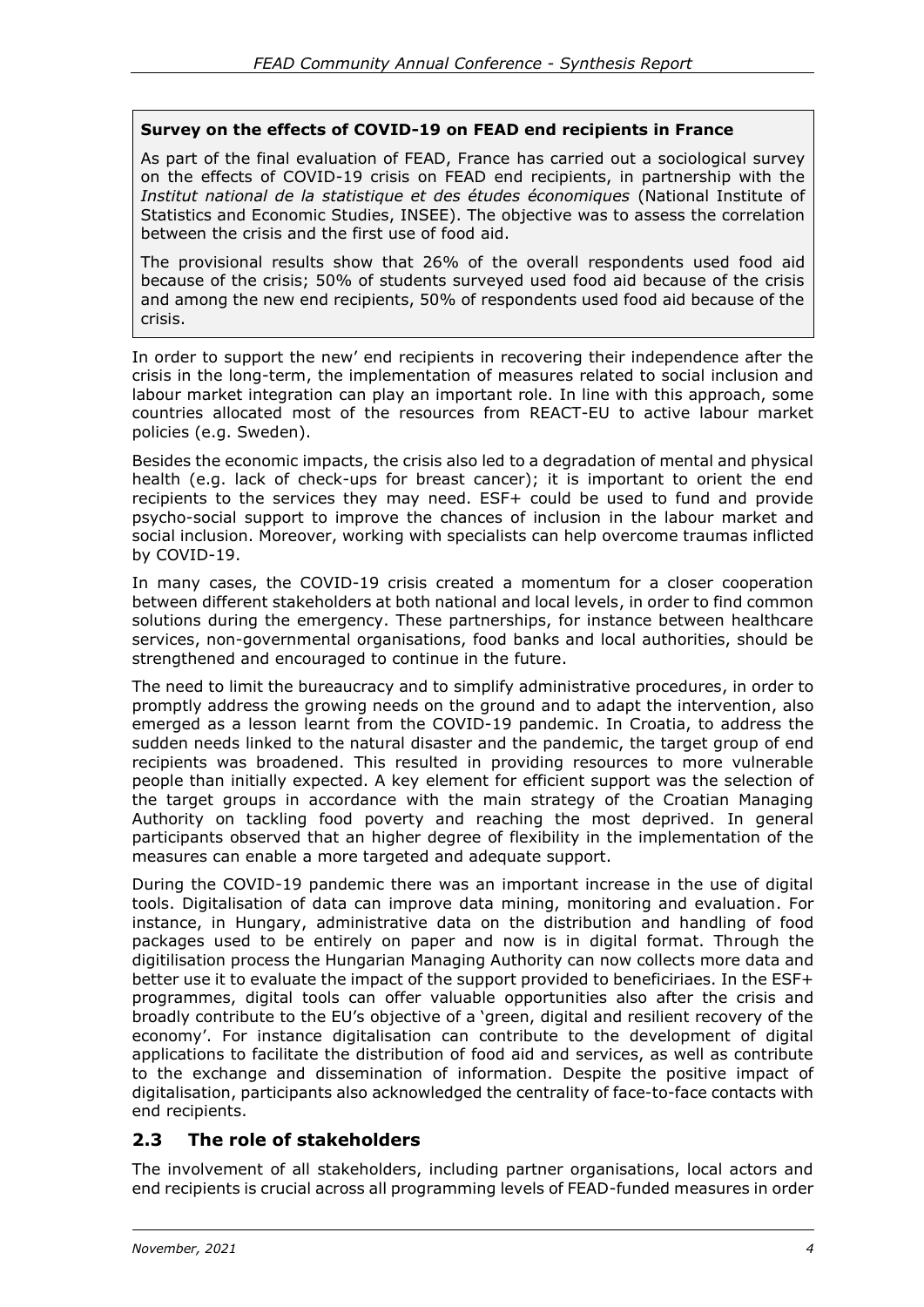to have a better overview of the needs of the target group and address them more effectively. In particular, partner organisations and end recipients should have an active role in the design, implementation and final evaluation phases of FEAD-funded interventions.

It is important that managing authorities keep partner organisations engaged and informed about the progress of the programmes, for instance by establishing memoranda of engagement and organising regular meetings and working groups. In Estonia, stakeholders sign a central engagement protocol with the managing authority, defining their roles and involvement in the programme. Another key aspect to develop is a culture of sharing data among different stakeholders (e.g. local authorities, partner organisations etc.) on meaningful indicators and on the end recipients, to gain a better knowledge of the needs of the target group.

Involving end recipients in the design of a programme remains a challenge, however there are several successful example of how this can be done. In general, it is important to create a 'safe space' where end recipients can express their thoughts and indicate their needs. In Portugal, some partner organisations involve end recipients in the design of accompanying measures through a 'circular approach': this entails that partner organisations collect data from the ground and share them with other stakeholders, including end recipients. On the basis of the data collected, stakeholders use their knowledge on the ground to share suggestions on which measures could be most effective for reaching end recipients. This approach is followed throughout the whole period of implementation of the programme. In Croatia, the design of the measures takes into account the end recipients' feedback. In Belgium, the experts by experience (*experts du vécu en matière de pauvreté et d'exclusion sociale*) are hired and involved in the activities of the managing authorities and provide advice on the needs of end recipients, the services and products provided, as well as on outreach and awarenessraising activities.

In some cases, end recipients are also trained as volunteers, particularly in areas (e.g. rural areas) where there are not enough helpers. This practice contributes to empower end recipients and foster support among peers.

### <span id="page-9-0"></span>**3 The food and material assistance in FEAD and the role of accompanying measures**

This section summarises the discussion on food aid and material assistance in FEAD and the synergies between FEAD and other funds to tackle homelessness, including two example of promising practices: Housing First Trieste and Kompasset Kirkens Korshær.

#### **3.1 Food aid and material assistance in FEAD (2014-2020)**

In the FEAD programming period 2014-2020, 23 Member States chose an operational programme focusing on food and/or basic material assistance, to be provided to the most disadvantaged groups through meals, food packages or basic consumer items such as school supplies and toiletries. More than 1.6 million tonnes of food were distributed between 2014 and 2018 through FEAD, of which 162,466 tonnes were redistributed by the European Food Bank Association (FEBA) members.

FEBA conducted a survey of its members to analyse food distribution between 2014 and 2020. The survey showed that 58% of the respondents undertook accompanying measures, such as workshops on dietary needs and budgeting, as well as guidance regarding psychological and physical wellbeing. FEBA members evaluated positively the assistance provided through FEAD (67% indicated that the administration, transport, and storage were good and 25% that the accompanying measures were excellent. The quality of food was reported to be good (81.82%), as well as the variety (45.45%) and the nutritional value (81.82%).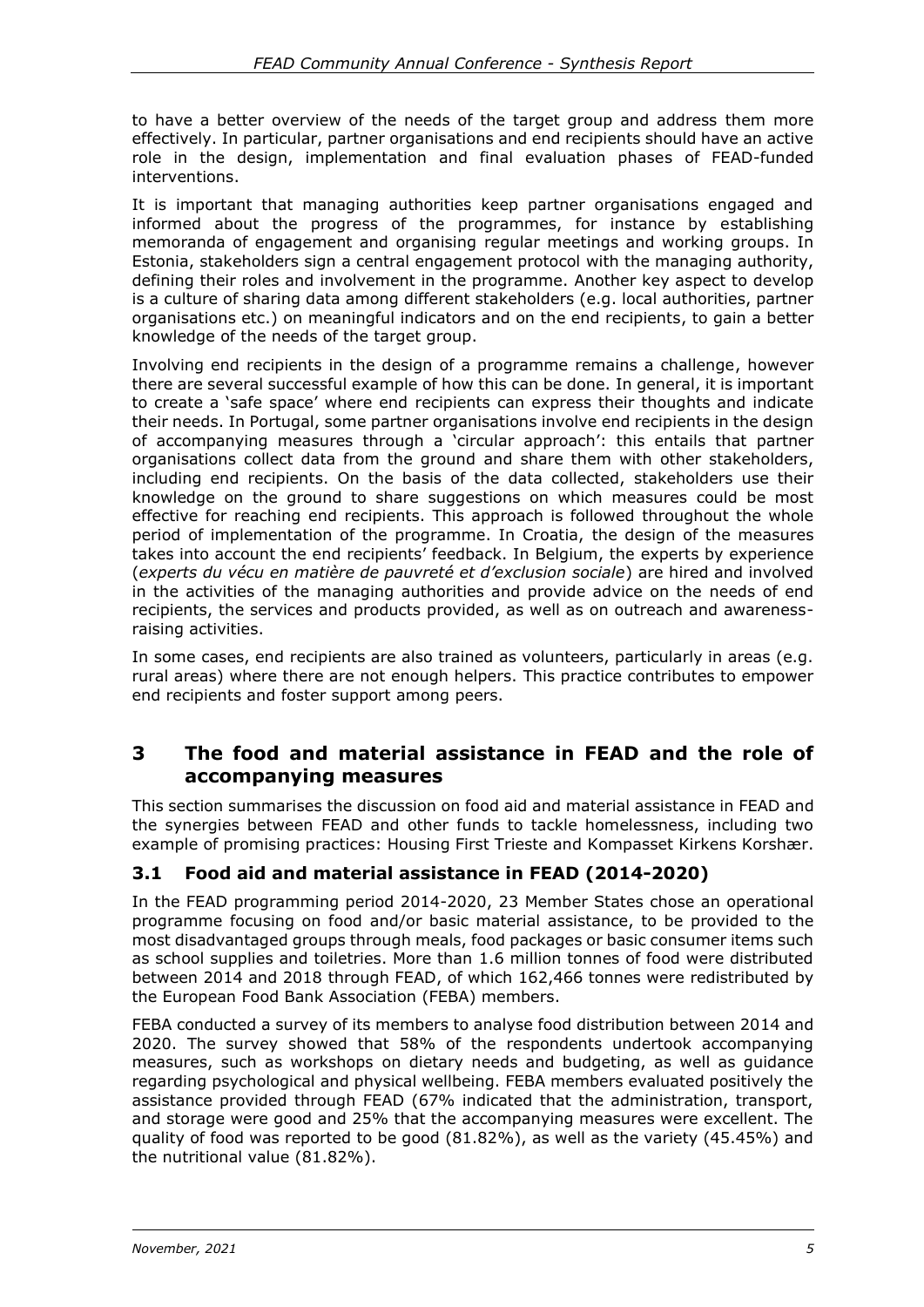The main challenges related to food distribution were linked with storage and logistical issues, insufficient economic resources for administrative, transport, and storage activities.

During the COVID-19 pandemic, FEBA members experienced an important increase in the number of people requesting food aid, combined with the disruption in the logistics and transport processes, unexpected costs and drop in financial resources, and a lack of volunteers. To address these logistical obstacles, new and innovative operating models were implemented for warehouse management, with a higher level of digitalisation.

#### **Food aid provision: the Spanish example**

Before FEAD, the *Fondo Español de Garantía Agraria* (Spanish Agrarian Guarantee Fund, FEGA) had started food aid programmes between 1987 and 2013, receiving funds linked to the EU Common Agricultural Policy. At this time, Spain's food aid programmes were implented by two types of partner organisations at local level: the *organizaciones asociadas de distribución* (associated organisations for food distribution, OADs) and the *organizaciones asociadas de reparto* (associated organisations for distribution to beneficiaries, OARs). The beneficiaries were individuals, families or households living in economic poverty identified by the public social services, as well as people experiencing homelessness and other socially vulnerable people. Information on social services, prepared by the Ministry of Social Rights, were offered by OARs as accompanying measures.

In 2014, with the launch of FEAD, food aid provision in Spain has been reorganised. Spain's Managing Authority (the Administrative Unit of the European Social Fund, UAFSE) oversees the general implementation of the FEAD programme. There are two intermediate bodies: the FEGA, which manages the tendering, contracting, and supply of food and appoints the OADs; and the Ministry of Health, Consumer Affairs and Social Welfare, who manages the accompanying measures. Partner organisations at national level, namely the Spanish Red Cross and the Spanish Federation of Food Banks (FESBAL), provide food aid through their *centros de almacenamiento y distribución* (storage and distribution centres, CADs), as well as accompanying measures. These CADs, who are members of FESBAL, then deliver food aid to the OAR and accompanying measures.

Throughout the 2014-2020 period, the national programme in Spain was co-financed by FEAD (85%) and the Spanish state (15%). By the end of August 2021, the financial execution of the programme was reported to be 89% complete. According to 2020 data, about 159 million kg of food aid were distributed to approximately 1.6 million end recipients in Spain. FEAD-funded food constituted 30% of the total food distributed by the food banks between 2014-2020. During this period, food banks complemented FEAD aid with food from other sources and types to provide a complete diet to end recipients in quantity and quality.

#### **3.2 Synergies between FEAD and other funds to tackle homelessness**

The needs of people experiencing homelessness are complex and call for multi-faceted and holistic support. Combining FEAD with other funding sources, including ESF, can contribute to the development of a comprehensive approach, providing different types of services in parallel.

In the programming period 2021-2027, FEAD has become part of the ESF+, with the aim of improving the synergies and coherence between the different funding instruments.

#### **3.3.1 Housing First Trieste (Italy)**

Housing First is an innovative approach to tackle homelessness, where recipients move directly from the streets or shelters into housing, skipping intermediary steps such as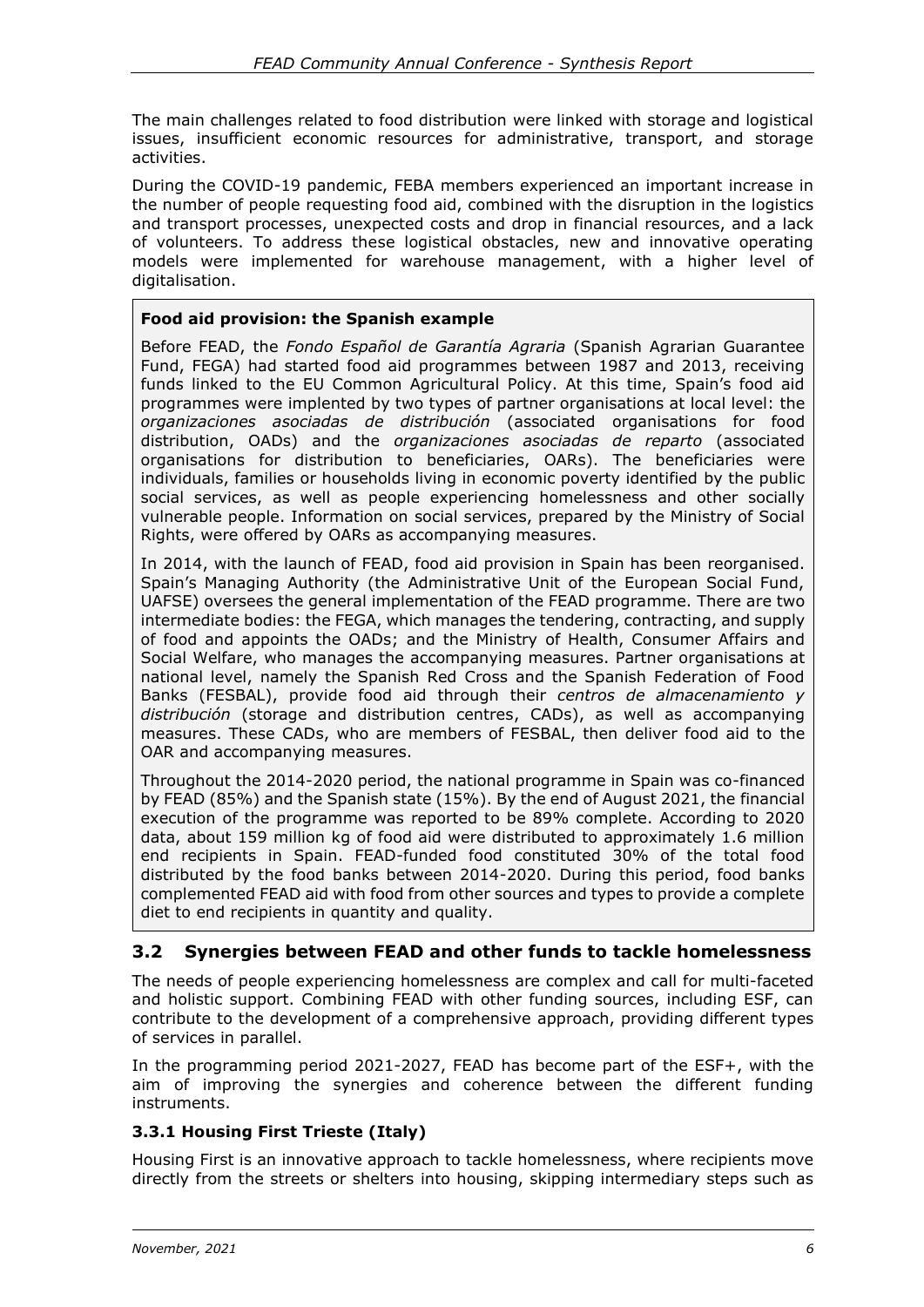emergency shelter placement or transitional accomodations. Housing First represents an alternative to emergency shelters and to the more traditionally-used staircase approach (i.e. gradual levels of housing and independence for beneficiaries).

The Housing First approach has been implemented since 2014 within Trieste's Municipal Social Service. A selection of people with high support needs, identified by the social services, were provided a permanent accommodation without the need to meet any preconditions for eligibility other than being homeless or in unsafe or inadequate housing. The project, funded by FEAD and ESF, defends the right to adequate housing and seeks the empowerment and self-determination of end recipients. A multidisciplinary team (i.e. social workers, psychologists, educators) offers comprehensive support to end recipients in multiple areas through an holistic approach.

The initiative provided 10 apartments to a total of 30 residents in the 2014-2020 period. In parallel, other services were provided to the users. For instance through a cooperation with *Emporio della Solidarietà* (Emporium of Solidarity), a FEAD partner organisation in Italy, material aid was provided to the end beneficiaries in the form of furniture for the houses. Housing First Trieste also provided training and job-placement support to end recipients, as well as budgeting and financial mentoring. In hindsight, the project has been successful, with 16 end recipients having achieved a good level of autonomy. The team is currently working with the Trieste Municipality to make the project a continuously implemented measure.

The initiative represented a paradigm shift in providing housing to the target group, accomplished through training the project team and municipality staff. Cooperation was key at all levels – at the European level with the European Federation of National Organisations working with the Homeless (FEANTSA), at national level with the Italian member of FEANTSA; at regional level and local level cooperation took place in codesigning the project.

#### **3.3.2 Kompasset Kirkens Korshær (Denmark)**

Kompasset was founded in 2014 as a counselling organisation for homeless migrants providing information on how to access the labour market, rights, welfare, social services, and health. The organisation targets unregistered migrants in Denmark living on the streets of Copenhagen, in extreme poverty, often also with psychological and physical issues, and without access to social services.

Throughout the years, Kompasset started to offer additional services, developing a holistic and strategic response to the needs of homeless migrants. At present, the organisation includes a variety of different services, such as day and night shelters, counselling, outreach on the streets, an outdoor café to build trust and relationships with end recipients, an advocacy and rights group to facilitate beneficiaries' access to rights, statistics and documentation for end recipients, and a migrant network to cooperate with local authorities and other organisations. The team conducts an average of 15 to 25 counselling sessions per day and has 76 sleeping places shared between two night shelters. Additionally, they establish 30 to 60 new contacts every month.

Kompasset combines different sources of funding. As of 2021, FEAD represents 43% of the total funding; it provides the basis for many of the services offered and contributes to the financial stability of the activities. Other resources obtained from national funding represent 47% of the total funding and they are used across all services for facilities, logistics and unexpected expenses. Kompasset also receives other funds (10%) which supplement the aforementioned two funds to enable the organisation to adapt to critical and changing needs.

In the future, Kompasset seeks to keep developing new services to better support homeless migrants. In particular, future plans include mental health support, volunteer training, as well as a mentorship programme to improve social inclusion.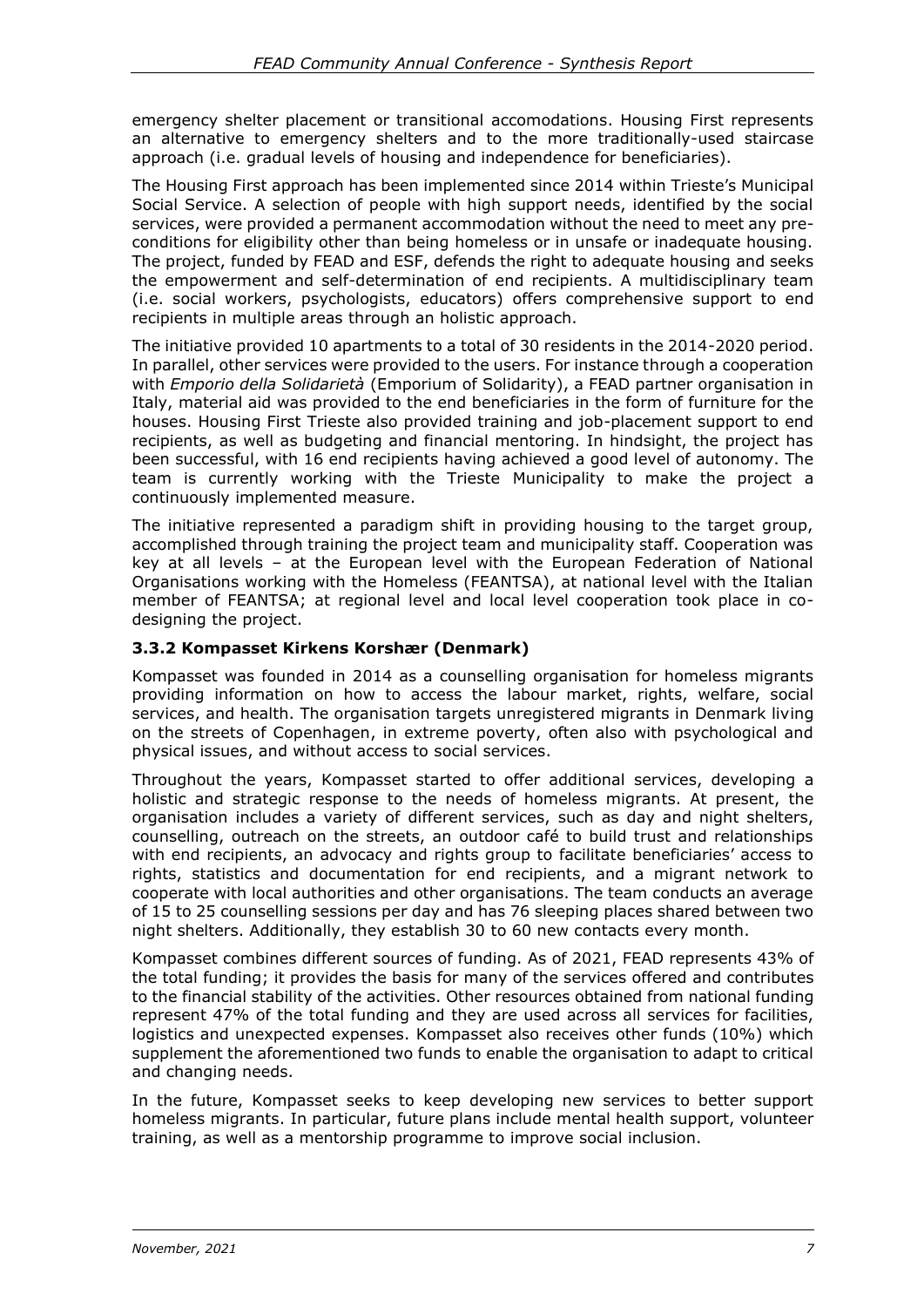#### <span id="page-12-0"></span>**4 Accompanying measures under ESF+: supporting the social inclusion of the most deprived**

The provision of food and material assistance can be used as a bridge between immediate emergency interventions and long-term social integration measures. Partner organisations can reach out to people in need through material assistance and then facilitate their access to other social integration services, with the ultimate goal of reaching independence. In this regards, it is important to better understand why people stop using the support provided and to analyse in depth the success factors and the elements that leave room for improvement.

It is central to focus on the aspects of skills development and education, which are critical to access the labour market, for example through workshops providing advice and support. In some countries (e.g. the 'project of life about education and employment' in Portugal), there is a certification of soft/basic skills and other experiences, which can be part of the secondary education scheme and financed through ESF.

As in ESF+ accompanying measures are compulsory, it is fundamental to keep in mind the specificities of each case and to provide services following an individualised, needsbased and person-centred approach, thus contributing to the efficiency of the support. Taking into account the view of the end users, who are 'experts' concerning their own situation, can contribute to putting in place measures that are in line with their needs.

Improving local networks and increasing cooperation between organisations is a starting point to provide a multi-faceted and multi-disciplinary approach that address different needs. For example, a pilot service in Estonia brings together different professionals (e.g. psychologists, doctors, social workers public employment service case managers etc.) to work together on specific cases.

In the programming of ESF+, particular attention needs to be paid to the inclusion of a broad range of end recipients, thus the most vulnerable and hard-to-reach groups, including children, long-term unemployed, elderly people and people with intersecting vulnerabilities (e.g. homeless migrants), especially if they are not already covered by national welfare state measures (e.g. third-country migrants). It is important to focus on outreach activities and providing concrete information and counselling about the services available (e.g. school lunches). Providing different types of support in one place (i.e. one-stop-shop) can make it easier for the users the access to a wide range of services.

With a focus on child poverty, ESF+ could also be used to fund school excursions and social activities for all pupils, including those who cannot afford to pay for them.

While it is possible to measure the services provided and the number of users, it is difficult to evaluate the results of the support measures in place. Maintaining and further developing monitoring practices for the measures in place to tackle poverty is crucial to provide a realistic overview of the number of people who have received support and of the impact of the measures on the target group. Collecting comprehensive (qualitative and quantitative) information about the implementation of the programmes is also an important element for the development of an evidence-based approach.

It is also important to keep in mind that ESF+can play an important role in establishing strong transnational networks of cooperation, to enhance upscaling and support the exchange of knowledge and practices.

## <span id="page-12-1"></span>**5 Conclusions**

The transition period (2020-2021) from FEAD to ESF+ has been an important moment for the FEAD Community to work together to address common challenges, and integrate the lessons learnt from FEAD projects into the preparation for the next programming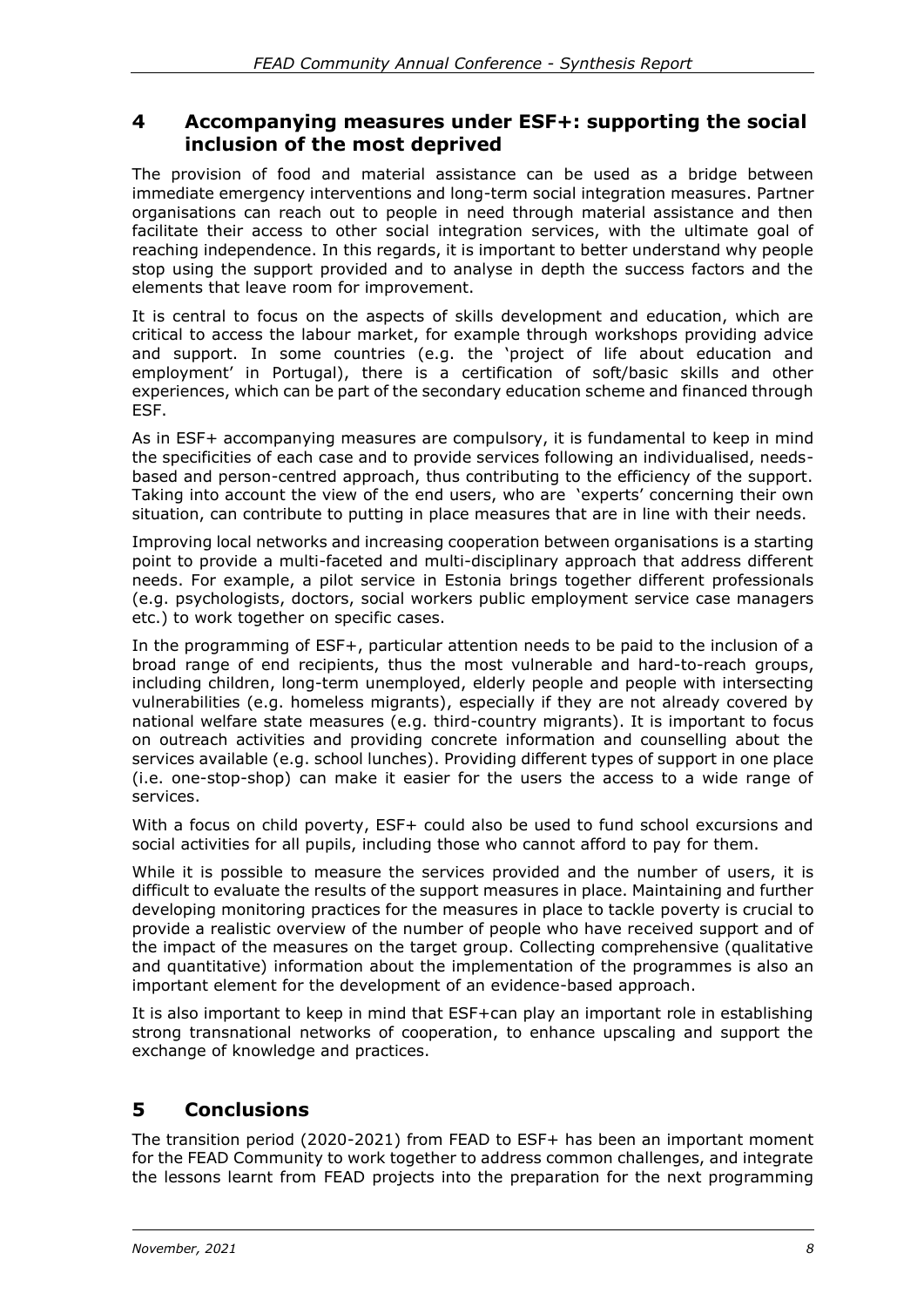period. The social and economic crisis related to the COVID-19 pandemic has amplified and exacerbated pre-existing social inequalities, hitting vulnerable groups the hardest. A rising number of people have fallen into food poverty and are increasingly relying on food banks and social services to meet their basic needs.

Both before and during the COVID-19 pandemic, in the programming period 2014-2020, the support of FEAD has brought an important contribution to the fight against poverty and social exclusion. The accompanying measures and the social inclusion initiatives implemented alongside the delivery of food and material assistance played a crucial role in fighting poverty. Moreover, the use of FEAD in synergy with other funds to tackle homelessness proved to be useful for the development of comprehensive approaches to address the complex needs of people experiencing homelessness.

The lessons learnt from the pandemic, such as the new services developed (e.g. home delivery), the increased digitalisation of the procedures, and the closer cooperation at national and local level between different stakeholders (e.g. partner organisatioms, municipalities, health services) can provide important inputs to shape the future measures to assist those in need.

Looking at the next programming period, particular attention needs to be paid to the inclusion of a broad range of end recipients, including the most vulnerable and hard-toreach groups and people with intersecting vulnerabilities (e.g. homeless migrants). Moreover, within the ESF+ programmes, adopting a needs-based and person-centred approach is key to improve the effectiveness of the measures implemented.

The involvement of all stakeholders, including partner organisations, local actors and end recipients is crucial across all programming levels in order to have a better overview of the needs of the target group and address those needs more effectively. In particular, partner organisations and end recipients should have an active role in the design, implementation, and final evaluation phases the ESF+ programming.